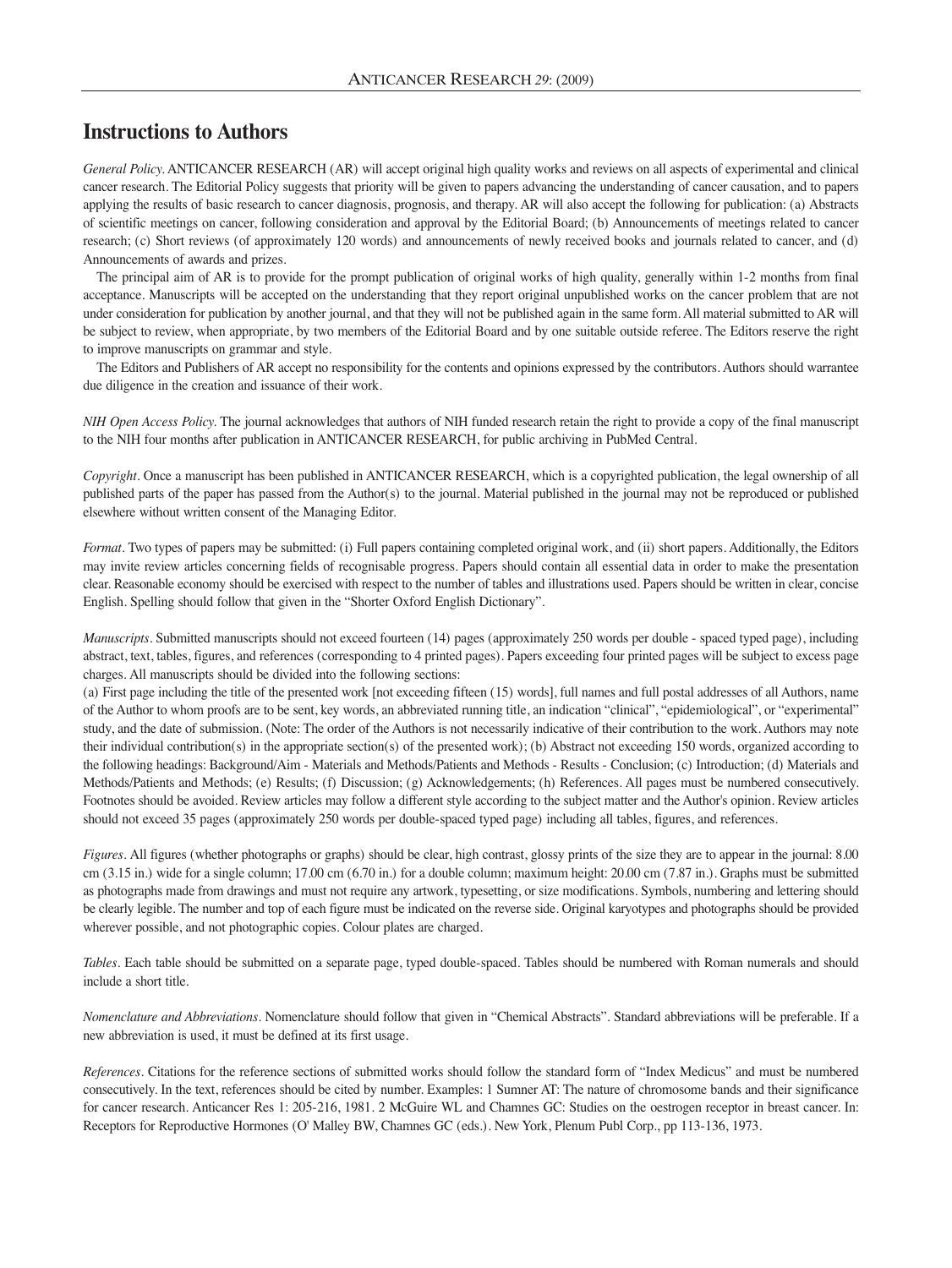*Clinical Trials.* Authors of manuscripts describing clinical trials should provide the appropriate clinical trial number in the correct format in the text.

For International Standard Randomised Controlled Trials (ISRCTN) Registry (a not-for-profit organization whose registry is administered by Current Controlled Trials Ltd.) the unique number must be provided in this format: ISRCTNXXXXXXXX (where XXXXXXXX represents the unique number, always prefixed by "ISRCTN"). Please note that there is no space between the prefix "ISRCTN" and the number. Example: ISRCTN47956475.

For Clinicaltrials.gov registered trials, the unique number must be provided in this format: NCTXXXXXXXX (where XXXXXXXX represents the unique number, always prefixed by 'NCT'). Please note that there is no space between the prefix 'NCT' and the number. Example: NCT00001789.

*Submission of Manuscripts.* Follow the Instructions to Authors regarding the format of your manuscript and references. There are 3 ways to submit your article (NOTE: Please use only one of the 3 options. Do not send your articles twice.):

1. To submit your article online please visit: IIAR-Submissions (http://www.iiar-anticancer.org/submissions/login.php)

- 2. You can send your article via e-mail to journals@iiar-anticancer.org. Please remember to always indicate the name of the journal you wish to submit your paper. The text should be sent as a Word document (\*doc) attachment. Tables, figures and cover letter can also be sent as e-mail attachments.
- 3. You can send the manuscript of your article via regular mail in a USB stick, DVD, CD or floppy disk (including text, tables and figures) together with three hard copies of your manuscript to the following address:

John G. Delinassios International Institute of Anticancer Research (IIAR) Editorial Office of ANTICANCER RESEARCH, IN VIVO, CANCER GENOMICS and PROTEOMICS. 1st km Kapandritiou-Kalamou Road P.O. Box 22, GR-19014 Kapandriti, Attiki **GREECE** 

Submitted articles will not be returned to Authors upon rejection.

*Galley Proofs.* Unless otherwise indicated, galley proofs will be sent to the first-named Author of the submission. Corrections of galley proofs should be limited to typographical errors.

*Reprints.* Twenty-five copies of each communication will be provided free-of-charge. Additional copies or PDF files may be ordered after the acceptance of the paper. Requests for additional reprints should be addressed to the Editorial Office.

Copyright © 2009 - International Institute of Anticancer Research (J.G. Delinassios). All rights reserved (including those of translation into other languages). No part of this journal may be reproduced, stored in a retrieval system, or transmitter in any form or by any means, electronic, mechanical, photocopying, microfilming, recording or otherwise, without written permission from the Publisher.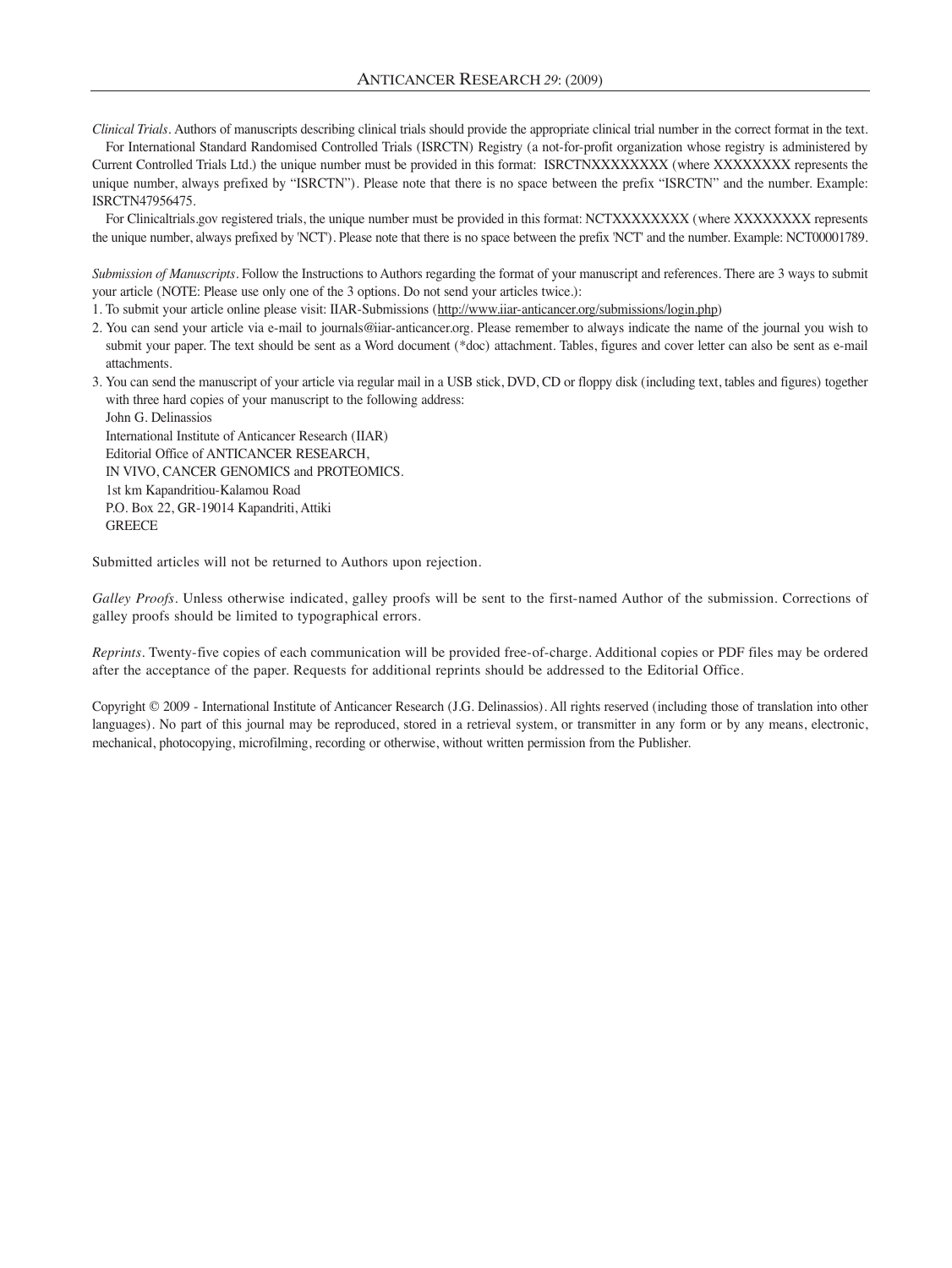| Comparison between <sup>99m</sup> Tc-Sestamibi Scintimammography and X-ray Mammography in the Characterization<br>of Clusters of Microcalcifications: A Prospective Long-term Study. M. GROSSO, S. CHIACCHIO,<br>F. BIANCHI, C. TRAINO, C. MARINI, A. CILOTTI, G. MANCA, D. VOLTERRANI, M. RONCELLA, |
|------------------------------------------------------------------------------------------------------------------------------------------------------------------------------------------------------------------------------------------------------------------------------------------------------|
| Hypofractionated Stereotactic Radiotherapy and Radiosurgery for the Treatment of Patients with<br>Radioresistant Brain Metastases. M. SCORSETTI, A. FACOETTI, P. NAVARRIA, M. BIGNARDI, M. DE<br>SANTIS, S.A. NINONE, P. LATTUADA, G. URSO, S. VIGORITO, P. MANCOSU, M. DEL VECCHIO                  |
| RANTES Promoter Genotype and Gastric Cancer Risk in a Japanese Population. T. TAHARA, T. SHIBATA, M.<br>NAKAMURA, H. YAMASHITA, D. YOSHIOKA, I. HIRATA, T. ARISAWA (Aichi; Ishikawa, Japan)                                                                                                          |
| The Efficacy of Endoscopic Submucosal Dissection Compared with Modified Endoscopic Aspiration<br>Mucosectomy by Assessing the Short-term Therapeutic Results for Differentiated Mucosal Gastric Cancer.<br>T. KATSUBE, M. MURAYAMA, N. ISOHATA, S. ASAKA, K. YAMAGUCHI, K. KUHARA, S. KONNO,         |
| A Phase II Study of Cisplatin and Temozolomide in Heavily Pre-treated Patients with Temozolomide-refractory<br>High-grade Malignant Glioma. F. ZUSTOVICH, G. LOMBARDI, A. DELLA PUPPA, A. ROTILIO, R. SCIENZA,                                                                                       |
| The Follow-up of Patients with Non-muscle-invasive Bladder Cancer by Urine Cytology, Abdominal<br>Ultrasound and Urine CYFRA 21-1: A Pilot Study. B. NISMAN, V. YUTKIN, T. PERETZ, A. SHAPIRO,                                                                                                       |
| Psychosocial Outcomes in Long-term Survivors of High-grade Osteosarcoma: A Japanese Single-center<br>Experience. T. YONEMOTO, K. KAMIBEPPU, T. ISHII, S. IWATA, Y. HAGIWARA, S.-I. TATEZAKI                                                                                                          |
| Further Studies on the Frequency of Colorectal Cancer in Crohn's Colitis: An 11-Year Survey in the<br>Northwest Stockholm County. C.A. RUBIO, M. KAPRAALI, R. BEFRITS (Stockholm, Sweden)                                                                                                            |
| Carboplatin-Pemetrexed Adjuvant Chemotherapy in Resected Non-small Cell Lung Cancer (NSCLC): A<br>Phase II Study. E.M. KARAPANAGIOTOU, P.G. BOURA, G. PAPAMICHALIS, M. KONSTANTINOU,<br>E. SEPSAS, G. CHAMALAKIS, P. SIMSIRIS, I. GKIOZOS, K.N. SYRIGOS (Athens, Greece)                             |
| Prognostic Value of Serum Tumor Antigen CA19-9 After Curative Resection of Colorectal Cancer. I. J.                                                                                                                                                                                                  |
| Retrospective Study of Venous Thromboembolic and Intracerebral Hemorrhagic Events in Glioblastoma<br>Patients. E. PAN, J.S. TSAI, S.B. MITCHELL (Tampa; Orlando, FL; Los Angeles, CA, USA)                                                                                                           |
| 4315                                                                                                                                                                                                                                                                                                 |
|                                                                                                                                                                                                                                                                                                      |

\* Reviews (pages 3759, 3833, 4107)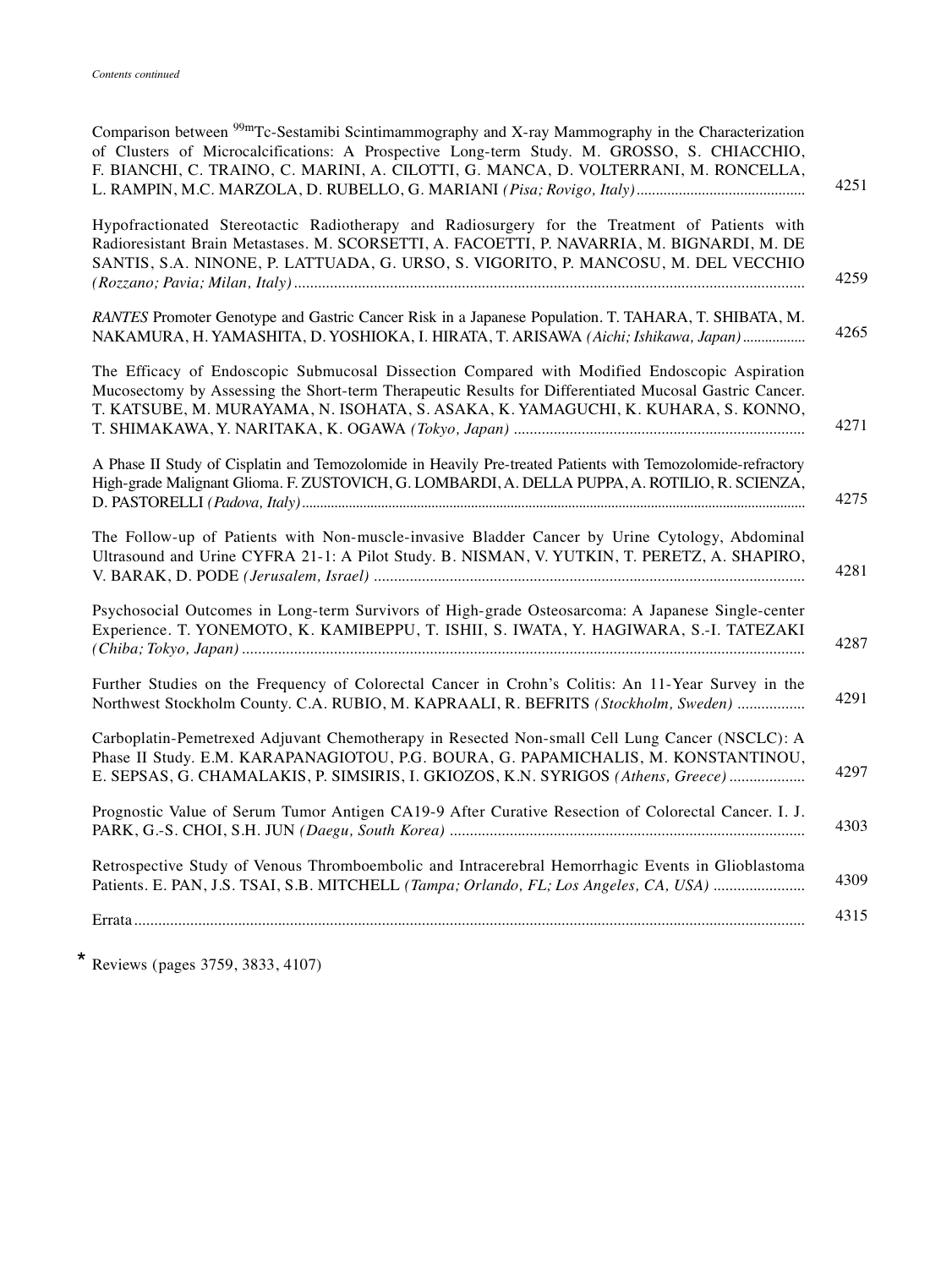| Association between XRCC1 Polymorphisms and Head and Neck Cancer in a Hungarian Population.<br>A. CSEJTEI, A. TIBOLD, K. KOLTAI, Z. VARGA, I. SZANYI, G. GOBEL, I. PRANTNER, D. STEFFLER,<br>4169                                                                                                       |
|---------------------------------------------------------------------------------------------------------------------------------------------------------------------------------------------------------------------------------------------------------------------------------------------------------|
| Diverse Prognostic Roles of Akt Isoforms, PTEN and PI3K in Tumor Epithelial Cells and Stromal<br>Compartment in Non-small Cell Lung Cancer. S. AL-SAAD, T. DONNEM, K. AL-SHIBLI, M. PERSSON,<br>4175                                                                                                    |
| Circulating Tumor Cells in Metastatic Breast Cancer: Timing of Blood Extraction for Analysis. M. MARTÍN, J.Á.<br>GARCÍA-SÁENZ, M.L. MAESTRO DE LAS CASAS, M. VIDAURRETA, J. PUENTE, S. VEGANZONES, L.<br>RODRÍGUEZ-LAJUSTICIA, V. DE LA ORDEN, B. OLIVA, J.-C. DE LA TORRE, S. LÓPEZ-TARRUELLA,<br>4185 |
| Single-institution Outcome of High-dose Interleukin-2 (HD IL-2) Therapy for Metastatic Melanoma and Analysis<br>4189<br>of Favorable Response in Brain Metastases. S. POWELL, A.Z. DUDEK (Minneapolis, MN, USA)                                                                                         |
| Pegylated Liposomal Doxorubicin and Carboplatin in Late-relapsing Ovarian Cancer: A GINECO Group<br>Phase II Trial. B. WEBER, A. LORTHOLARY, F. MAYER, H. BOURGEOIS, H. ORFEUVRE, M. COMBE,<br>C. PLATINI, J. CRETIN, D. FRIC, D. PARAISO, E. PUJADE-LAURAINE (Vandoeuvre-les-Nancy; Dijon;<br>4195     |
| Altered p53 and pRb Expression Is Predictive of Response to BCG Treatment in T1G3 Bladder Cancer.<br>L. CORMIO, I. TOLVE, P. ANNESE, A. SARACINO, R. ZAMPARESE, F. SANGUEDOLCE, P. BUFO,<br>4201                                                                                                        |
| Clinical Outcome of Tailored Adjuvant Postoperative Chemoradiotherapy in IB FIGO Stage Cervical Cancer.<br>M.G. FABRINI, A. GADDUCCI, F. PERRONE, S. COSIO, C. LALISCIA, F. PASQUALETTI, S. GRESPI,<br>4205                                                                                             |
| Induction Chemotherapy with Docetaxel, 5-FU and CDDP (DFP) for Advanced Gastric Cancer. K.<br>YAMAMOTO, Y. FUJIWARA, T. NISHIDA, S. TAKIGUCHI, K. NAKAJIMA, H. MIYATA, M. YAMASAKI,<br>4211                                                                                                             |
| Treatment after the Failure of Gefitinib in Patients with Advanced or Recurrent Non-small Cell Lung Cancer.<br>4217                                                                                                                                                                                     |
| A Throbbing Pain in the Head: Trastuzumab-induced Migraine. F.G. VAN ROOIJ, L.D.A. DORRESTEIJN,<br>4223<br>M.M.J.A. VAN BOKHOVEN, C.C.P. VERSTAPPEN (Nijmegen; Enschede; Gorinchem, The Netherlands)                                                                                                    |
| Elevated Malondialdehyde Correlates with the Extent of Primary Tumor and Predicts Poor Prognosis of<br>Oropharyngeal Cancer. R. SALZMAN, L. PÁCAL, J. TOMANDL, K. KAŇKOVA, E. TÓTHOVÁ, B. GÁL,<br>4227                                                                                                  |
| An Open-label Dose-escalation Study of BIBF 1120 in Patients with Relapsed or Refractory Multiple Myeloma.<br>M. KROPFF, J. KIENAST, G. BISPING, W.E. BERDEL, B. GASCHLER-MARKEFSKI, P. STOPFER,<br>4233                                                                                                |
| Serum Levels of CA15-3, KL-6 and BCA225 Are Positively Correlated with Each Other in the General<br>Population. G. RI, S. OHNO, T. YAMAMOTO, E. ITO, M. FURUTANI, Y. FURUTANI, Y. UMEDA,<br>4239                                                                                                        |
| Adenosine Triphosphate-based Chemotherapy Response Assay (ATP-CRA)-guided versus Empirical<br>Chemotherapy in Unresectable Non-small Cell Lung Cancer. Y.W. MOON, J.H. SOHN, Y.T. KIM,<br>H. CHANG, J.H. JEONG, Y.J. LEE, J. CHANG, S.K. KIM, M. JUNG, S. HONG, S.H. CHOI, J.-H. KIM<br>4243            |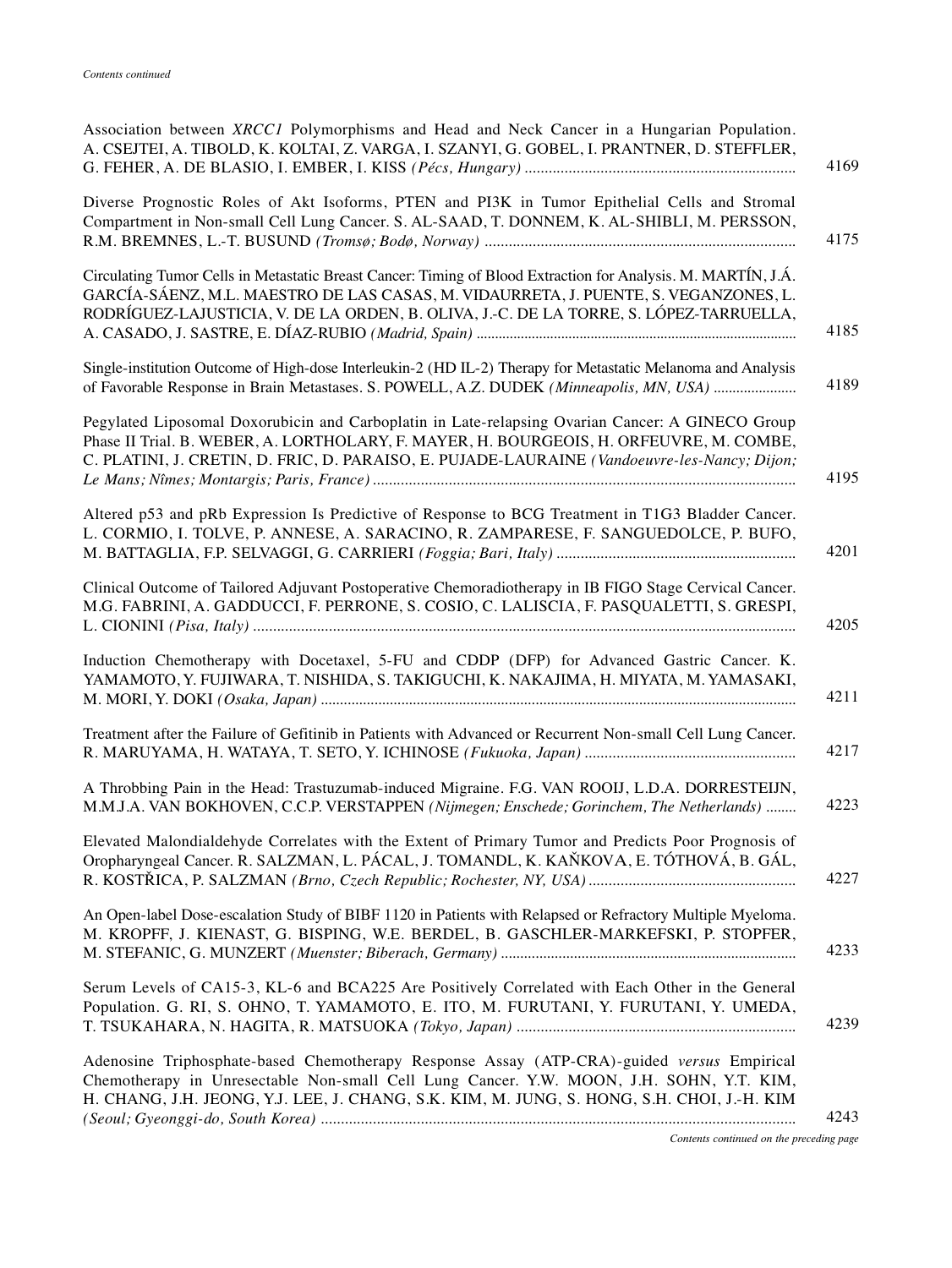| <b>Clinical Studies</b>                                                                                                                                                                                                                                                          |
|----------------------------------------------------------------------------------------------------------------------------------------------------------------------------------------------------------------------------------------------------------------------------------|
| Phase I/II Study of PHY906/Capecitabine in Advanced Hepatocellular Carcinoma. Y. YEN, S. SO, M. ROSE,<br>M.W. SAIF, E. CHU, S.-H. LIU, A. FOO, Z. JIANG, T. SU, Y.-C. CHENG (Duarte; Stanford, CA; West                                                                          |
| Reconstruction Using a Frozen Bone Method for Osteosarcoma of the Talus. A Case Report and Review of<br>the Literature. K. SAKAYAMA, T. KIDANI, Y. SUGAWARA, H. TAUCHI, T. FUJIBUCHI, N. TANJI,                                                                                  |
| Clinicopathological Significance of Sip1-associated Epithelial Mesenchymal Transition in Non-small Cell<br>Lung Cancer Progression. N. MIURA, T. YANO, F. SHOJI, D. KAWANO, T. TAKENAKA, K. ITO,                                                                                 |
| * Review: Cancer Nanotargeted Radiopharmaceuticals for Tumor Imaging and Therapy. G. TING, C.-H.                                                                                                                                                                                 |
| Methylene Blue Dye, an Accurate Dye for Sentinel Lymph Node Identification in Early Breast Cancer.<br>C. MATHELIN, S. CROCE, D. BRASSE, B. GAIRARD, M. GHARBI, N. ANDRIAMISANDRATSOA,<br>V. BEKAERT, Z. FRANCIS, J.-L. GUYONNET, D. HUSS, S. SALVADOR, R. SCHAEFFER, D. GRUCKER, |
| High-dose Octreotide Acetate for Management of Gastroenteropancreatic Neuroendocrine Tumors. M.K.<br>CHADHA, J. LOMBARDO, T. MASHTARE, G.E. WILDING, A. LITWIN, C. RACZYK, J.F. GIBBS,                                                                                           |
| Determinants of Homocysteine Levels in Colorectal and Breast Cancer Patients. P. FERRONI,<br>R. PALMIROTTA, F. MARTINI, S. RIONDINO, A. SAVONAROLA, A. SPILA, F. CIATTI, V. SINI,                                                                                                |
| Hepatic Arterial Infusion for Unresectable Colorectal Liver Metastases Combined or Not with Systemic<br>Chemotherapy. P. PILATI, E. MAMMANO, S. MOCELLIN, E. TESSARI, M. LISE, D. NITTI (Padova, Italy)                                                                          |
|                                                                                                                                                                                                                                                                                  |
| Conservative Management of Low-grade Endometrial Stromal Sarcoma Followed by Pregnancy and Severe<br>Recurrence, M. KOSKAS, P. MORICE, C. YAZBECK, P. DUVILLARD, F. WALKER, P. MADELENAT                                                                                         |
| Relationships of P53 and Bak with EPO and EPOR in Human Colorectal Cancer. M. BALTAZIAK, M. KODA,<br>A. WINCEWICZ, M. SULKOWSKA, L. KANCZUGA-KODA, S. SULKOWSKI (Bialystok, Poland)                                                                                              |
| S100A8 and S100A9 Expression Is a Crucial Factor for Dedifferentiation in Thyroid Carcinoma. Y. ITO,<br>K. ARAI, R. NOZAWA, H. YOSHIDA, M. HIROKAWA, M. FUKUSHIMA, H. INOUE, C. TOMODA,<br>M. KIHARA, T. HIGASHIYAMA, Y. TAKAMURA, A. MIYA, K. KOBAYASHI, F. MATSUZUKA,          |
| Survivin Expression as a Strong Indicator of Recurrence in Urothelial Bladder Cancer. Predictive Value of Nuclear<br>versus Cytoplasmic Staining. L. SKAGIAS, E. POLITI, A. KARAMERIS, D. SAMBAZIOTIS, A.                                                                        |

Estimation of Relationship Between Descriptors and Cytotoxicity of Newly Synthesized 1,2,3,4- Tetrahydroisoquinoline Derivatives. M. ISHIHARA, H. HATANO, F. TAKEKAWA, M. KAWASE,

*Contents continued on the preceding page*

4077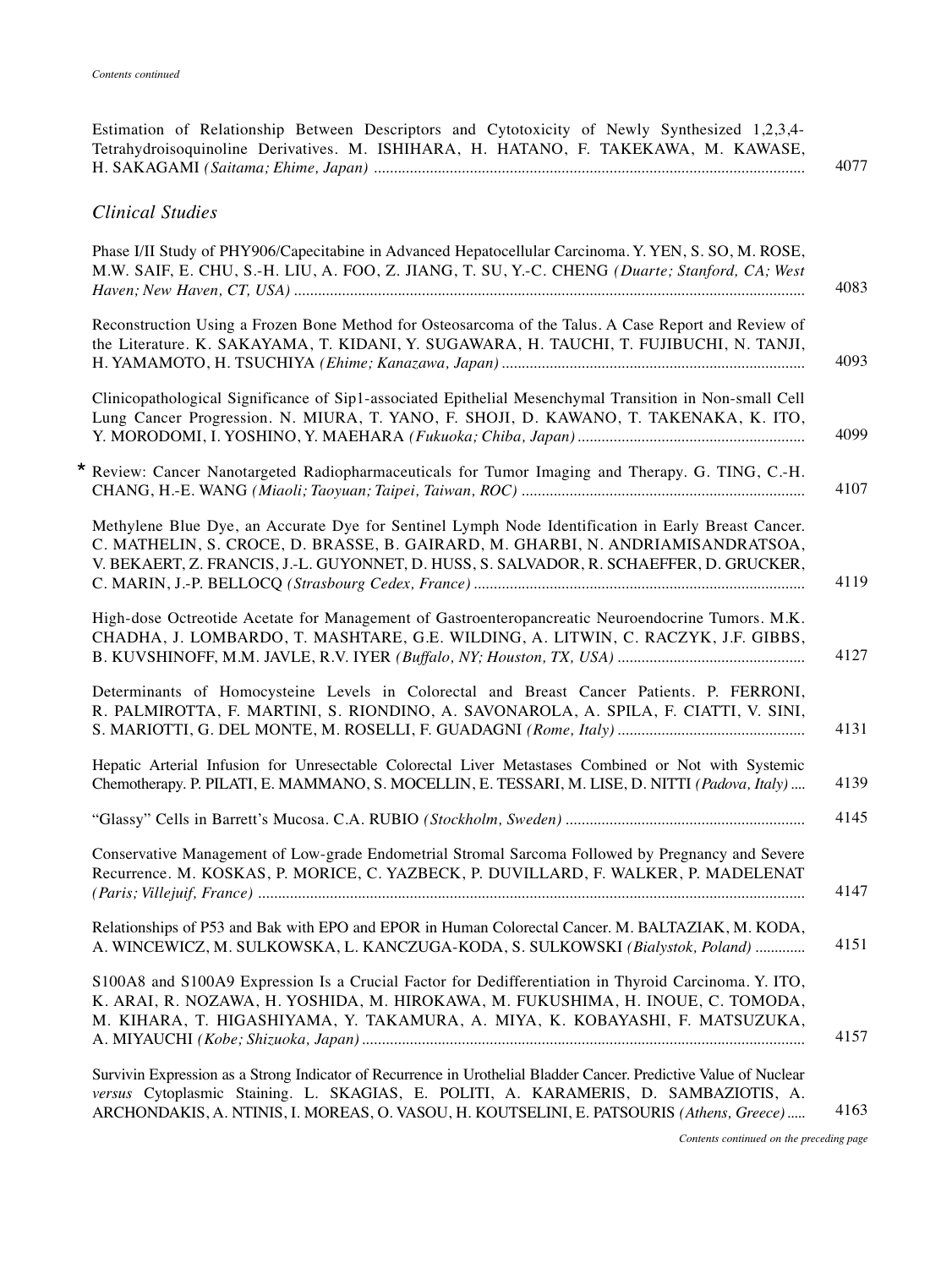| Evaluation of the Cytotoxic and Genotoxic Effects of Orthodontic Bonding Adhesives upon Human Gingival<br>Papillae through Immunohistochemical Expression of p53, p63 and p16. F. ANGIERO, G. FARRONATO,<br>E. DESSY, S. MAGISTRO, R. SERAMONDI, D. FARRONATO, S. BENEDICENTI, S. TETÈ (Milan;                          |
|-------------------------------------------------------------------------------------------------------------------------------------------------------------------------------------------------------------------------------------------------------------------------------------------------------------------------|
| Evaluation of Cucurbitane-type Triterpenoids from <i>Momordica balsamina</i> on P-Glycoprotein (ABCB1) by<br>Flow Cytometry and Real-time Fluorometry. G. SPENGLER, C. RAMALHETE, M. MARTINS,<br>A. MARTINS, J. SERLY, M. VIVEIROS, J. MOLNÁR, N. DUARTE, S. MULHOVO, M.-J.U. FERREIRA,                                 |
| Doxycycline Induces Apoptosis in PANC-1 Pancreatic Cancer Cells. K. SON, S. FUJIOKA, T. IIDA, K.<br>FURUKAWA, T. FUJITA, H. YAMADA, P.J. CHIAO, K. YANAGA (Tokyo, Japan; Houston, TX, USA)                                                                                                                              |
| Molecular Imaging Application of Radioiodinated Anti-EGFR Human Fab to EGFR-overexpressing Tumor<br>Xenografts. N. XU, G. CAI, W. YE, X. WANG, Y. LI, P. ZHAO, A. ZHANG, R. ZHANG, B. CAO (Jiangsu,                                                                                                                     |
| MG-63 Osteoblast-like Cells Enhance the Osteoprotegerin Expression of PC-3 Prostate Cancer Cells.<br>H. KATOPODIS, A. PHILIPPOU, R. TENTA, C. DOILLON, K.K. PAPACHRONI, A.G. PAPAVASSILIOU,                                                                                                                             |
| HER2 Status on Persistent Disseminated Tumor Cells after Adjuvant Therapy May Differ from Initial HER2<br>Status on Primary Tumor. N. KRAWCZYK, M. BANYS, H. NEUBAUER, E.-F. SOLOMAYER, C. GALL,<br>M. HAHN, S. BECKER, R. BACHMANN, D. WALLWIENER, T. FEHM (Tuebingen, Germany)                                        |
| Targeting CWR22Rv1 Prostate Cancer Cell Proliferation and Gene Expression by Combinations of the<br>Phytochemicals EGCG, Genistein and Quercetin. T.-C. HSIEH, J.M. WU (Valhalla, NY, USA)                                                                                                                              |
| Expression of L1 Cell Adhesion Molecule Is a Significant Prognostic Factor in pT3-stage Gastric Cancer.<br>Y. KODERA, H. NAKANISHI, S. ITO, K. MISAWA, Y. ITO, G. NAKAYAMA, M. KOIKE, M. FUJIWARA,                                                                                                                      |
| 192R Allele of Paraoxanase 1 (PON1) Gene as a New Marker for Susceptibility to Bladder Cancer.<br>O. ÖZTÜRK, Ö.F. KAĞNICI, T. ÖZTÜRK, H. DURAK, B.M. TÜZÜNER, H.I. KISAKESEN, C. ÇAKALIR,                                                                                                                               |
| Mutations of LKB1 Gene in Pancreatic Ductal Adenocarcinomas Induced by N-Nitrosobis(2-oxopropyl)amine<br>in Hamsters. M. FURUKAWA, A. YAMASAKI, J. YOSHIDA, M. TSUJINO, N. WAKABAYASHI, K.                                                                                                                              |
| In Vivo Model of Pseudomyxoma Peritonei for Novel Candidate Drug Discovery. T.C. CHUA, J. AKTHER,                                                                                                                                                                                                                       |
| Expression and Mutational Status of PDGFR in Thymic Tumours. M. MEISTER, P. KAHL, T. MULEY,<br>A. MORRESI-HAUF, C. SEBENING, M.A. KERN, M. BREINIG, P. SCHNABEL, H. DIENEMANN,<br>P. SCHIRMACHER, R.J. RIEKER (Heidelberg; Bonn; Gauting, Germany; Innsbruck, Austria)                                                  |
| Berberine Induced Apoptosis via Promoting the Expression of Caspase-8, -9 and -3, Apoptosis-inducing Factor<br>and Endonuclease G in SCC-4 Human Tongue Squamous Carcinoma Cancer Cells. Y.-T. HO, C.-C. LU, J.-S.<br>YANG, J.-H. CHIANG, T.-C. LI, S.-W. IP, T.-C. HSIA, C.-L. LIAO, J.-G. LIN, W.G. WOOD, J.-G. CHUNG |
| Rapid Induction of P-Glycoprotein mRNA and Protein Expression by Cytarabine in HL-60 Cells.<br>M. PRENKERT, B. UGGLA, E. TINA, U. TIDEFELT, H. STRID (Örebro; Stockholm, Sweden)                                                                                                                                        |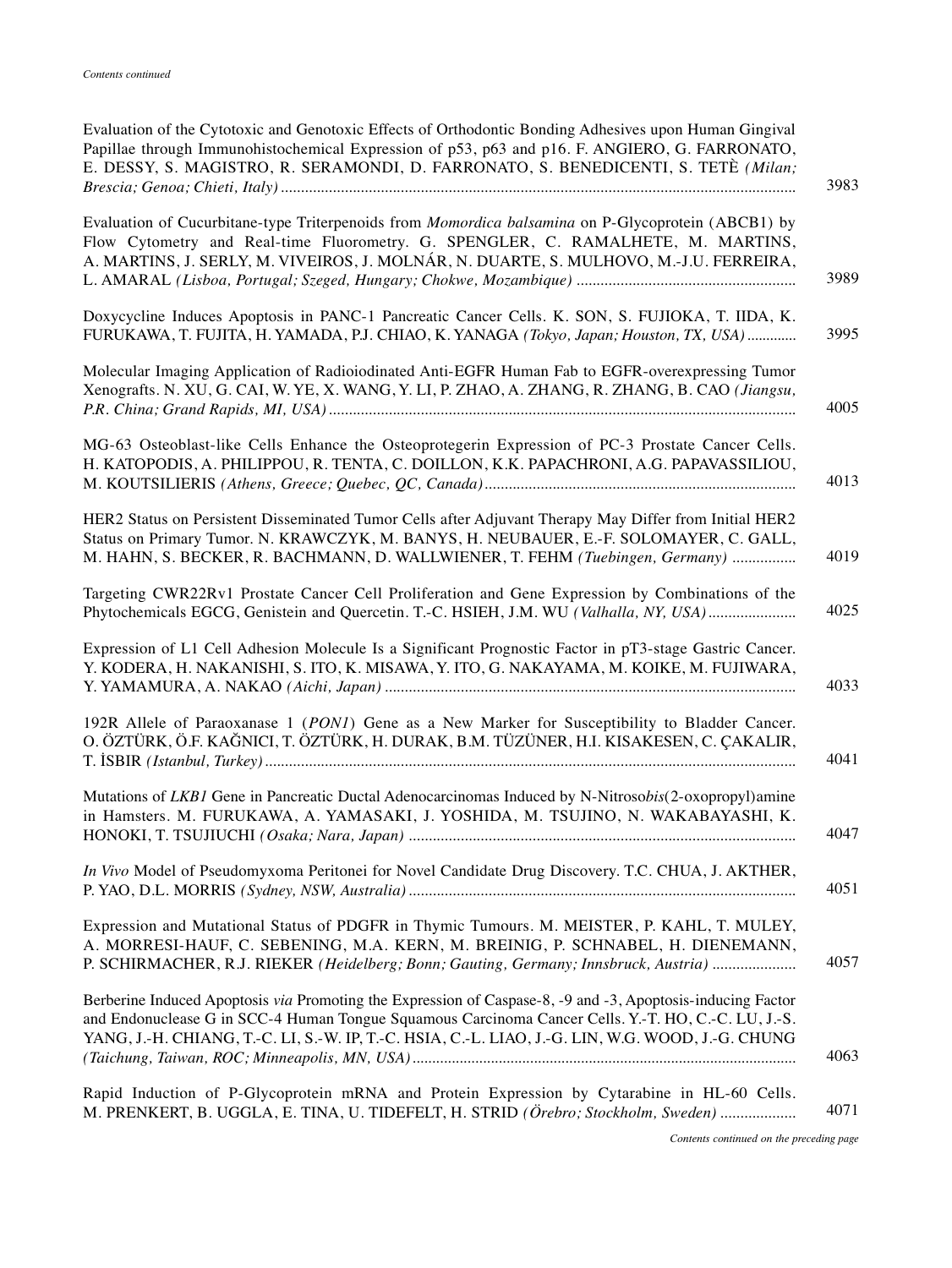| Association of Genetic Polymorphisms of <i>EXO1</i> Gene with Risk of Breast Cancer in Taiwan. H.-C. WANG,<br>C.-F. CHIU, R.-Y. TSAI, Y.-S. KUO, H.-S. CHEN, R.-F. WANG, C.-W. TSAI, C.-H. CHANG, C.-C. LIN,                                                                 |
|------------------------------------------------------------------------------------------------------------------------------------------------------------------------------------------------------------------------------------------------------------------------------|
| Significant Association of XPD Codon 312 Single Nucleotide Polymorphism with Bladder Cancer<br>Susceptibility in Taiwan. C.-H. CHANG, R.-F. WANG, R.-Y. TSAI, H.-C. WU, C.-H. WANG, C.-W. TSAI,                                                                              |
| Clusterin Overexpression and Relapse-free Survival in Breast Cancer. C.K. YOM, H.-Y. WOO, S.Y. MIN,                                                                                                                                                                          |
| PTP4A3 Expression Increases Strongly in Lymph Node Metastases from Colorectal Carcinoma.<br>K. GUZIŃSKA-USTYMOWICZ, A. PRYCZYNICZ, A. KEMONA (Białystok, Poland)                                                                                                             |
| The Effect of a Novel Botanical Agent TBS-101 on Invasive Prostate Cancer in Animal Models. S. EVANS,                                                                                                                                                                        |
| Effects of 5-FU on DNA Synthesis and Cytotoxicity of Human Lymphocytes Induced by IL-2, TGF- $\beta$ 3 and<br>PGE <sub>2</sub> . A. EISENTHAL, K. EYTAN, E. BRAZOWSKI, G. GITSTEIN, R. GREENBERG, Y. SKORNICK                                                                |
| Cisplatin and Oxaliplatin Cytotoxic Effects in Sensitive and Cisplatin-resistant Human Cervical Tumor Cells:<br>Time and Mode of Application Dependency. L. MARTELLI, E. RAGAZZI, F. DI MARIO, M. BASATO,                                                                    |
| CDK10 Is Not a Target for Aberrant DNA Methylation in Breast Cancer. G. HELLER, B. ZIEGLER,<br>A. BRANDSTETTER, S. NOVAK, M. RUDAS, G. HENNIG, M. GEHRMANN, T. ACHT, S. ZÖCHBAUER-                                                                                           |
| Frequent CDH3 Demethylation in Advanced Gastric Carcinoma. K. HIBI, Y.-H. KITAMURA, H. MIZUKAMI,<br>T. GOTO, K. SAKURABA, M. SAKATA, M. SAITO, K. ISHIBASHI, G. KIGAWA, H. NEMOTO, Y. SANADA                                                                                 |
| Decreased Plasma Ghrelin Levels in Patients with Advanced Cancer and Weight Loss in Comparison to<br>Healthy Individuals. I. LEGAKIS, J. STATHOPOULOS, T. MATZOURIDIS, G.P. STATHOPOULOS                                                                                     |
| Down-regulation of Tip60 Gene as a Potential Marker for the Malignancy of Colorectal Cancer. K.<br>SAKURABA, T. YASUDA, M. SAKATA, Y.-H. KITAMURA, A. SHIRAHATA, T. GOTO, H. MIZUKAMI,<br>M. SAITO, K. ISHIBASHI, G. KIGAWA, H. NEMOTO, Y. SANADA, K. HIBI (Yokohama, Japan) |
| Glutathione Modulation Reverses the Growth-promoting Effect of Growth Factors, Improving the<br>5-Fluorouracil Antitumour Response in WiDr Colon Cancer Cells. T. PALOMARES, M. CARAMÉS,                                                                                     |
| Transition of Cleaved Notch1 and Gene Expression Changes in Myeloblastic Leukemia Cells Stimulated with                                                                                                                                                                      |
| 3-Dimensional Microarray Analysis of Estrogen Signal-related Genes in Breast Cancer Tissues. M.<br>MATSUMOTO, H. SAKAMOTO, Y. YAMAGUCHI, Y. SEINO, H. TAKEI, M. KUROSUMI, H. SASANO,                                                                                         |
| BCL-2, BAX and P53 Expression Profiles in Endometrial Carcinoma as Studied by Real-time PCR and<br>Immunohistochemistry. O. PORICHI, M.-E. NIKOLAIDOU, A. APOSTOLAKI, A. TSERKEZOGLOU,<br>N. ARNOGIANNAKI, D. KASSANOS, L. MARGARITIS, E. PANOTOPOULOU (Athens, Greece)      |